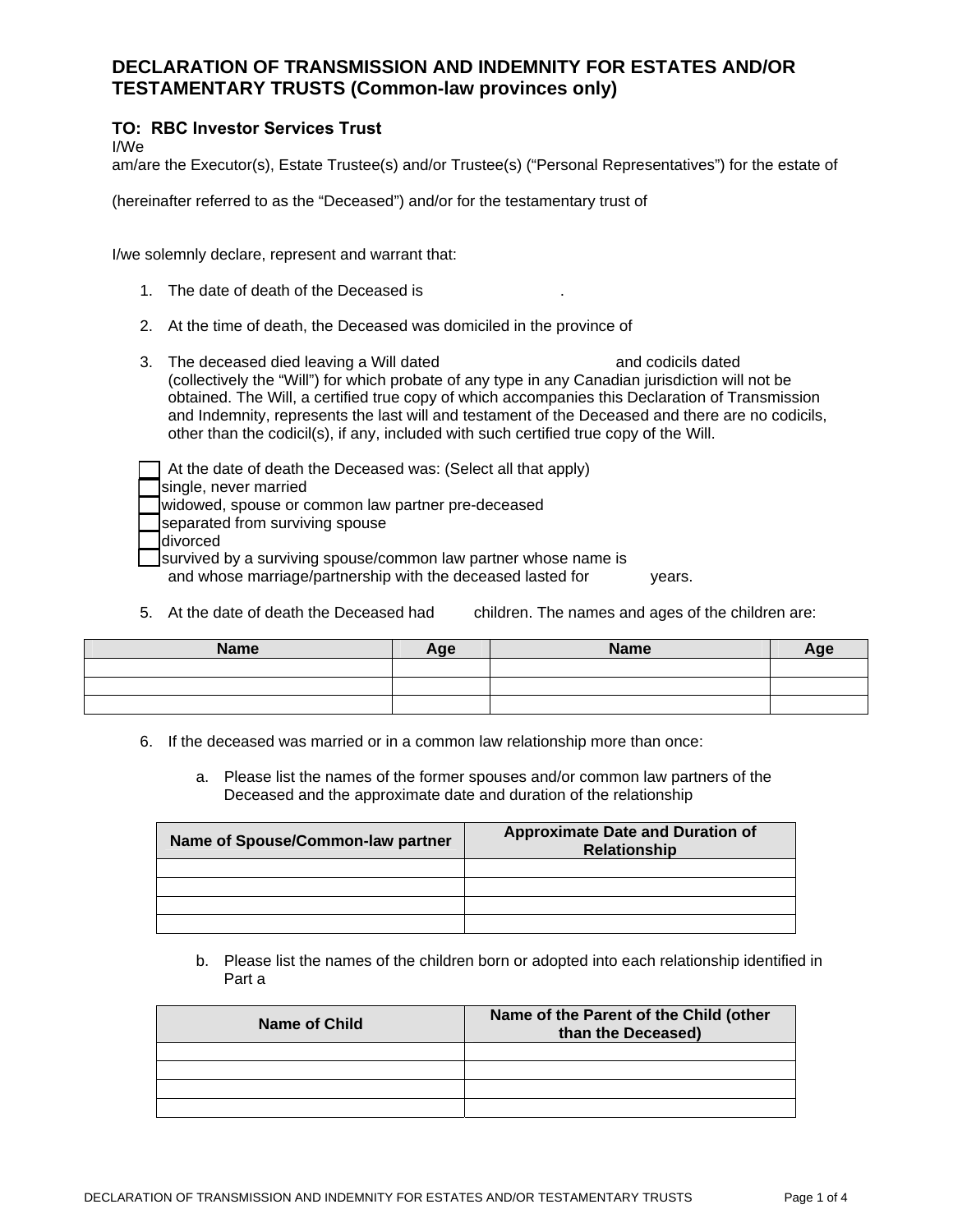7. At the date of death, the Deceased had other persons (i.e. parents, siblings, adult children, grandchildren, etc.) he or she was supporting financially and their names and relationships are:

| <b>Name of Person</b> | Relationship |
|-----------------------|--------------|
|                       |              |
|                       |              |
|                       |              |
|                       |              |

- 8. The total value of the Deceased's estate is
- 9. The total debt outstanding against the Deceased's estate is
- 10. The total value of the Deceased's assets held at RBC Investor Services Trust are:

| <b>Account Type</b> | <b>Account #</b> | <b>Approximate Value</b> |
|---------------------|------------------|--------------------------|
|                     |                  |                          |
|                     |                  |                          |
|                     |                  |                          |
|                     |                  |                          |
|                     |                  |                          |

(Hereinafter referred to as the "Deceased's Accounts")

- 11. There is no likelihood that a subsequent Will or additional codicils to the Will of the Deceased will be found;
- 12. The Deceased's Will being presented to RBC Investor Services Trust has not been revoked.
- 13. There is no property owned by the Deceased that requires probate to be transferred or sold;
- 14. To the best of my/our knowledge and belief, there are no disputes or claims pertaining to the Deceased's estate;
- 15. All debts of the Deceased have been paid, or will be paid and I/we jointly and severally undertake to be personally liable for any debts or financial obligations of the Deceased that remain unpaid;
- 16. I/we declare, warrant and represent to you that we have obtained all necessary consents or court orders to distribute the Deceased's assets prior to the expiration of any stipulated time periods as may be required by governing legislation.
- 17. My/our total net worth as of is:

<span id="page-1-0"></span>.

| <b>Name of Personal Representative</b> | <b>Net Worth</b> |
|----------------------------------------|------------------|
|                                        |                  |
|                                        |                  |
|                                        |                  |
|                                        |                  |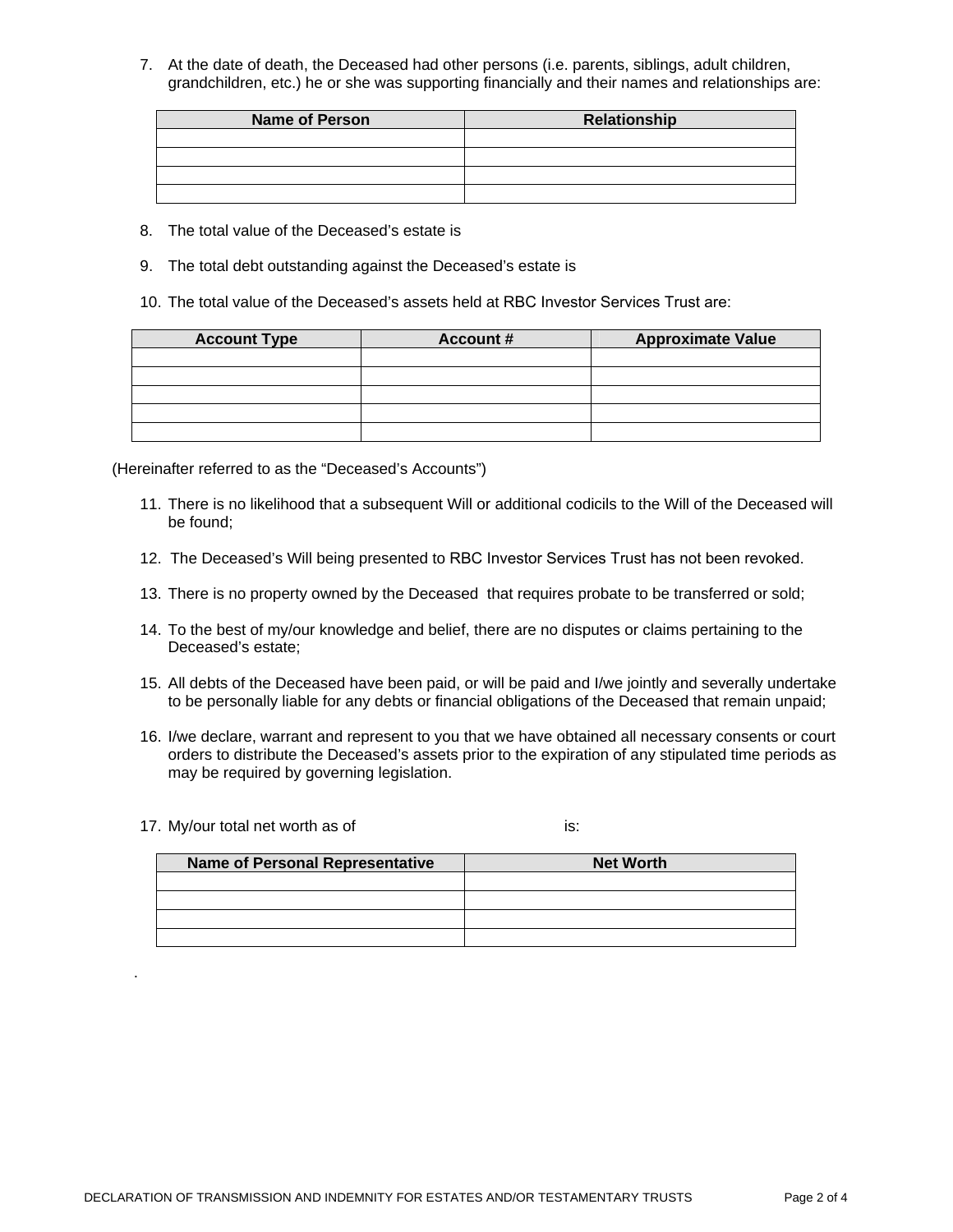18. I /We hereby request that you:

\_\_ Transfer the net balance in the Deceased's Accounts to me/us, in trust, as the Personal Representative(s) of the Estate, or to the residual beneficiaries named in the Will in accordance with my/our directions;

\_\_ Transfer the net balance in the Deceased's Accounts to an estate account at ;

 $\Box$  Transfer the net balance in the Deceased's Accounts to a testamentary trust account at at the state of the state of the formulation purposes only;

\_\_ Transfer outstanding estate assets (i.e.share certificates, etc.) into a new estate account at

without the requirement of a Certificate of Appointment of Estate Trustee with a Will or grant of probate of the Will from any Canadian jurisdiction.

- 19. I/We personally and in my/our capacity as Personal Representative(s) of the Deceased's estate and any testamentary trusts in connection therewith jointly and severally, as the case may be, agree to indemnify you, including your directors, officers, employees, agents, successors, assigns and any related or affiliated parties (collectively, the "Indemnified Parties"), and save them harmless from any liability, losses, damages, costs (judicial or otherwise), charges and other expenses of any nature arising directly or indirectly out of or in consequence of any action, proceeding, account, claim or demand brought or made against any one or more of the Indemnified Parties by any person or entity, including but not limited to any beneficiary of the estate of the Deceased, arising from or related in any way to the undersigned's foregoing declarations, and as a result of your agreement to accept instructions from me/us as Personal Representative(s) of the Will without requiring that I/We obtain probate of the Will and to transfer the Deceased's Accounts and/or assets as requested and in accordance with the terms of paragraph 18 of this Declaration of Transmission and Indemnity.
- 20. I/We have been advised to seek independent legal advice, and have had sufficient time to seek such advice, with respect to this Declaration of Transmission and Indemnity. I/We hereby acknowledge that we have either obtained independent legal advice with respect to my/our execution of this Declaration of Transmission and Indemnity or chosen of my/our own free will not to do so, and if the latter, I/we hereby confirm that I/we understand the consequences of my /our execution of this Declaration of Transmission and Indemnity.
- 21. I/We make this solemn declaration conscientiously believing all of the statements set out in this document to be true and correct .

**IN WITNESS WHEREOF**, the Personal Representative(s) have hereunto respectively set their hands and seals on the dates indicated below.

| SIGNED, SEALED AND DELIVERED<br>in the presence of: |                         |  |
|-----------------------------------------------------|-------------------------|--|
| <b>Witness Name</b>                                 | Personal Representative |  |
| Signature                                           | Name:<br>Address:       |  |
|                                                     | DATE:                   |  |